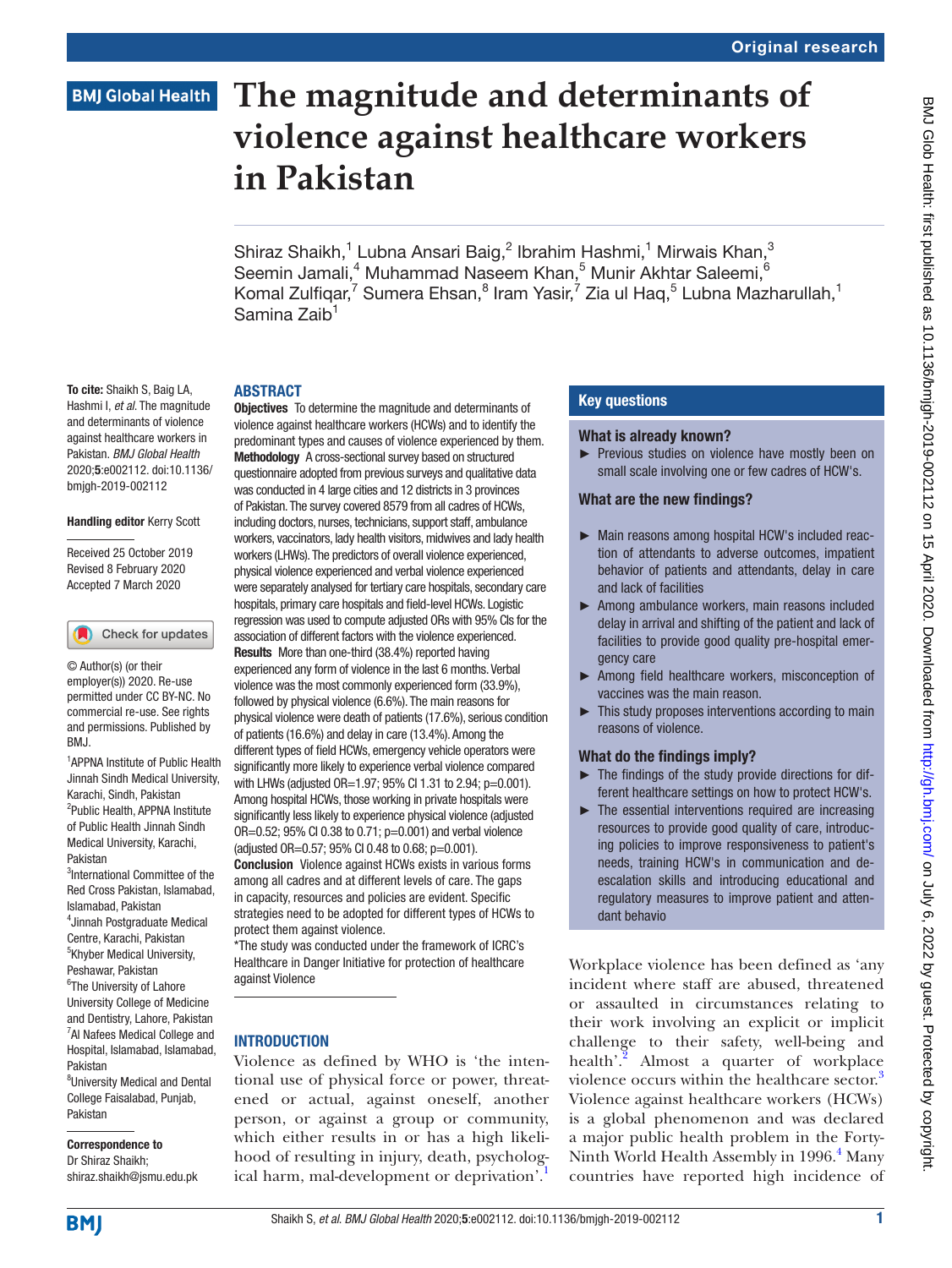physical and verbal violence especially in the emergency departments. $5-10$  HCWs are mostly susceptible to reactive violence from patients and their attendants, affecting their mental and physical well-being. $^{11}$  If the workers are stressed about security, it can lead to post-traumatic stress disorder and can decrease job performance and increase burn-out. This also negatively impacts patients who are deprived of good-quality care responsive to their genuine needs in time of trouble[.12](#page-12-6) Research studies and press reports in Pakistan have highlighted the issue of violence against healthcare providers, in which they have been subjected to all forms of violence ranging from verbal and physical misbehaviour to even threats of extortion and kidnapping for ransom. $13-15$  To add to that, many doctors have been killed either for ransom or have been targeted on religious, ethnic and sectarian grounds. $1617$ As a result of lack of secure environments, outmigration of healthcare providers from the country has also become common and the performance of health sector has been deeply affected.<sup>[18](#page-12-9)</sup>

The International Committee of the Red Cross within the framework of its global initiative, Health Care in Danger (HCiD), seeks to improve the protection of patients, medical personnel, facilities and vehicles from violence through humanitarian diplomacy, advocacy, promotion of law and practical interventions. A largescale, multicentre research in Karachi in 2015 found out that around one-third of all healthcare providers experienced any kind of violence in the past 12 months.<sup>19 20</sup> Keeping in view the endemic nature of the problem and HCiD initiative's commitment to protect HCWs all over Pakistan, there was a need to highlight the issue at a larger scale and to understand in detail the dimensions of the issue at different levels of care. Therefore, this survey was conducted in three provinces of Pakistan to identify solutions that are applicable on a wider scale. The main objectives of this survey were to determine the magnitude and determinants of violence against HCWs and to identify the predominant types and causes of violence experienced by them.

# **METHODS**

#### Study design, population and setting

A cross-sectional survey based on a structured questionnaire was conducted in four large cities of Pakistan, namely Islamabad, Peshawar, Lahore and Karachi, and four randomly sampled districts each in three provinces of Pakistan (Sindh, Punjab and Khyber Pakhtunkhwa). The project was led by HCiD partner in Karachi, that is, APPNA Institute of Public Health, Jinnah Sindh Medical University, in collaboration with Al-Nafees Medical College (Isra University) Islamabad, University of Lahore (Punjab), Khyber Medical University (Khyber Pakhtunkhwa) and Faisalabad Medical University.

The survey covered all cadres of HCWs, including doctors, nurses, technicians, support staff (clerical, security and housekeeping staff), ambulance staff,

vaccinators, lady health visitors, midwives and lady health workers (LHWs). The study started in January 2018 and was completed by the end of the year.

#### Sample size and sampling

Sample size was estimated with the assumption that an expected 33.5% of HCWs would be experiencing violence taken from a previous study in Karachi, <sup>[20](#page-12-11)</sup> with  $\pm 1\%$  accuracy and 95% confidence level; the sample size came out to be 8486 HCWs. Due to budget constraints, data could be collected in any five cities in each of the three provinces (capital cities and districts) and the federal capital. Since the population of provincial capitals and federal capital is more than double the average population in any district, 1000 HCWs were selected from each of the four large cities (three provincial capitals and one federal capital) and 400 HCWs were selected from four randomly selected districts in each province, collectively amounting to a sample size of 8800 HCWs. The districts were chosen from four different divisional regions of each province to ensure adjustment for socioeconomic variability and accessibility to healthcare facilities. One district was randomly chosen from each of the provincial regions.

Distribution of sample size between different cadres was based on covering at least 10% of the HCWs from the expected number of HCWs in each of the settings. For example if there were 50 sanctioned positions of a doctor in a secondary care facility, we covered at least five doctors from that facility. In the four large cities, hospital staff including doctors, nurses, technicians and support staff were sampled from three public and three private sector hospitals. Within each hospital, equal numbers of HCWs were taken from emergency, medical, surgical, paediatric, and gynaecology and obstetrics departments. Ambulance staff were stratified into technical staff and vehicle operators. Equal numbers of vaccinators were randomly chosen from 10 different coverage areas of the city. Equal numbers of LHWs were randomly chosen from 10 different coverage areas of the city.

In the 12 districts, hospital staff including doctors, nurses, technicians and support staff were equally sampled from public and private settings. All three tiers of public sector at the district level, including district headquarter hospital, tehsil health units and basic health units, were involved. Similarly, private settings of both district and tehsil levels were included. Ambulance staff were equally distributed among major service providers (both public and private sector) and were also stratified equally into technical staff and vehicle operators. Equal numbers of vaccinators and LHWs were randomly chosen from 10 different coverage areas of the district.

# Patient and public involvement

A baseline qualitative study was conducted with the target study population to construct the structured questionnaire. However, the HCWs were not directly involved in the design and conduct of the study due to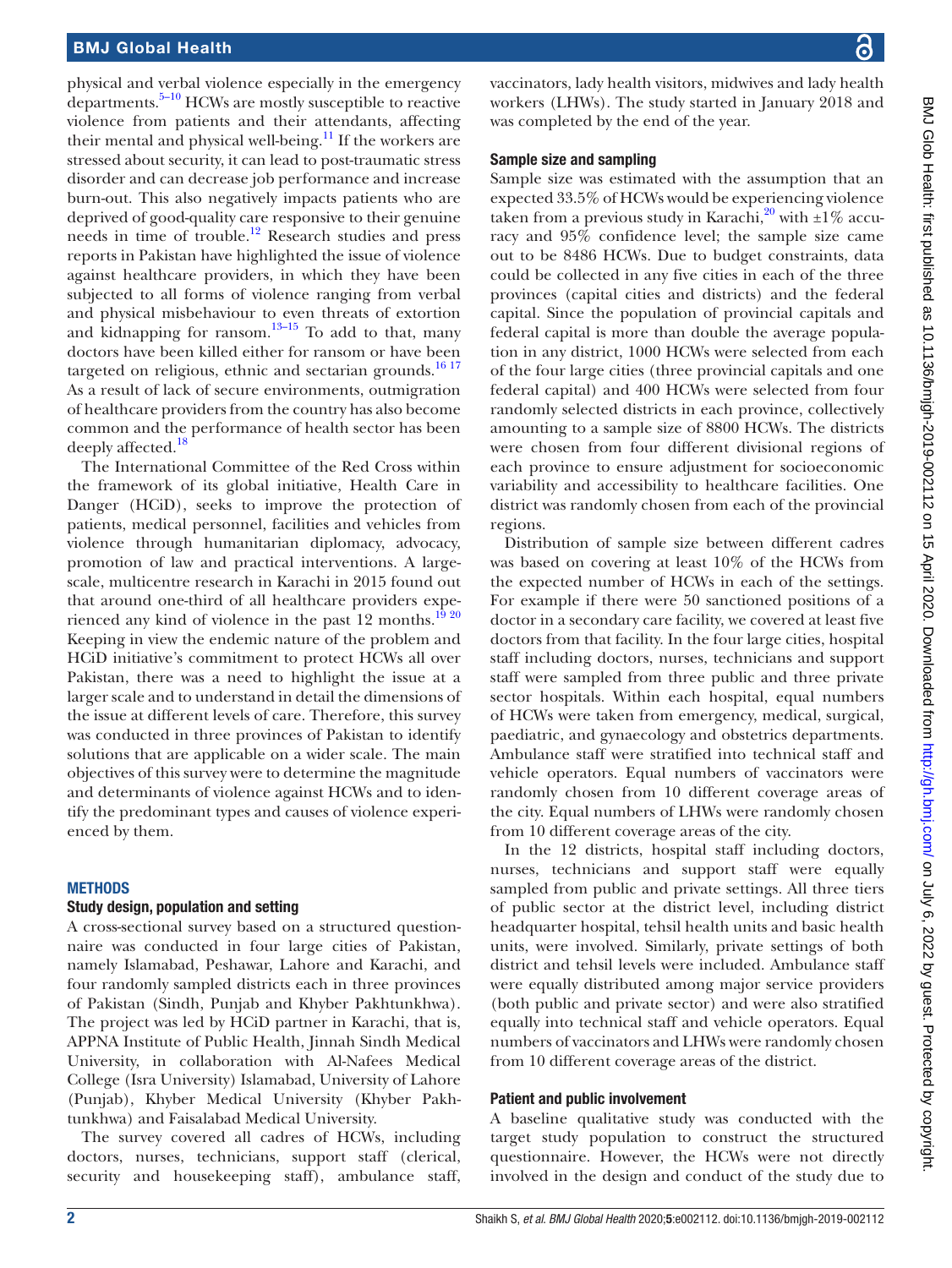the cross-sectional nature of the study. As per plan, the study findings will be shared with the administrators of the different sites where the study was conducted.

#### Data collection methods

Data collection was allocated on a daily basis with data collectors given a set of sites already planned by the data supervisors. The survey team gathered in the field office every morning, prepared the strategy for the day and left for the field. After completing fieldwork the team came back to the office, checked their work for completeness and errors, and submitted it to data supervisors. If any errors and inconsistencies were identified, the forms were given back to the data collectors for correction in the field. Scheduled and surprise monitoring visits were made by regional coimplementers at all sites. As the data were collected by trained data collectors and all respondents complied after discussion on their apprehensions, we had 100% response rate.

The questionnaire was adopted from previous surveys done in Karachi and Peshawar and was modified based on the findings of a baseline qualitative study. As the original studies were done in major cities and missed the rural and suburban context, qualitative study was done for contextualisation. Two indepth interviews (IDIs) and two focus group discussions (FGDs) were conducted with HCWs and administrators in each of the three provinces. The IDIs were conducted with the administrators, while the FGDs involved hospital HCWs, including doctors, nurses and technicians, as well as field HCWs including LHWs and vaccinators. Thematic content analysis provided insights on the description of violence and its reasons, which helped in finalising the questionnaire. Section 1 of the questionnaire obtained information on demographic and occupational characteristics of the participant, including age, gender, workplace and years of experience. Section 2 gathered information on any form of violence experienced or witnessed in the last 6 months, for example, number of events, nature of the event, reason and perpetrators.

# Statistical analysis

Data were collected from 8756 individuals, of whom 177 had missing information. Therefore the final analysis was done on 8579 HCWs. Demographics and job characteristics were summarised as frequency and percentages for categorical variables and means and SD for continuous variables. Frequencies and percentages of overall violence and their types experienced and witnessed were also computed.

The predictors of overall violence experienced, physical violence experienced and verbal violence experienced were separately analysed for tertiary care hospital, secondary care hospitals, primary care hospitals and field HCWs. Logistic regression was used to compute adjusted ORs with 95% CIs to determine the association of different factors with the three outcomes mentioned above. The independent variables included age, work experience,

<span id="page-2-0"></span>Table 1 Descriptive characteristics of healthcare workers (n=8579)

| Age, mean 33.19, SD 8.86 |              |
|--------------------------|--------------|
| $18 - 29$                | 42.2% (3618) |
| $30 - 44$                | 44.8% (3842) |
| 45 and above             | 13.0% (1119) |
| Gender                   |              |
| Male                     | 55.6% (4770) |
| Female                   | 44.4% (3809) |
| Religion                 |              |
| Islam                    | 94.6% (8114) |
| Christianity             | 4.1% (350)   |
| Hinduism                 | 1.3% (109)   |
| <b>Others</b>            | $0.1\%$ (6)  |
| Province                 |              |
| Sindh                    | 30.8% (2641) |
| Punjab                   | 29.9% (2563) |
| Khyber Pakhtunkhwa       | 28.2% (2419) |
| <b>Federal Capital</b>   | 11.1% (956)  |
| Major language           |              |
| Urdu                     | 21.7% (1860) |
| Sindhi                   | 17.1% (1470) |
| Punjabi                  | 29.2% (2509) |
| Pushtu                   | 23.7% (2035) |
| Baluchi                  | $0.6\%$ (51) |
| Hindko                   | 4.4% (375)   |
| Siraiki                  | 2.5% (214)   |
| <b>Others</b>            | $0.8\%$ (65) |

gender, province, city, type of hospital (public or private), hospital departments, cadre of HCWs and security index (categorised as low, medium and high). Principal component analysis was used to compute hospital security index based on data gathered on 27 items related to hospital security and field security index based on 12 items related to field security.

# **RESULTS**

[Table](#page-2-0) 1 shows the descriptive characteristics of the HCWs. The mean age of the participants was  $33.19\pm8.86$  years. Men (55.6%) outnumbered women (44.4%). Majority of the respondents were Muslims (94.6%), with a fairly equal representation from the three provinces.

[Table](#page-3-0) 2 shows the common forms of violence experienced. Almost half (49.2%) of the participants had either experienced or witnessed any kind of violence and more than one-third (38.4%) reported having experienced any form of violence in the last 6 months. On average each HCW experienced 4.15 events and witnessed 1.58 events of violence in the last 6 months. Verbal violence was the most commonly experienced form (33.9%), followed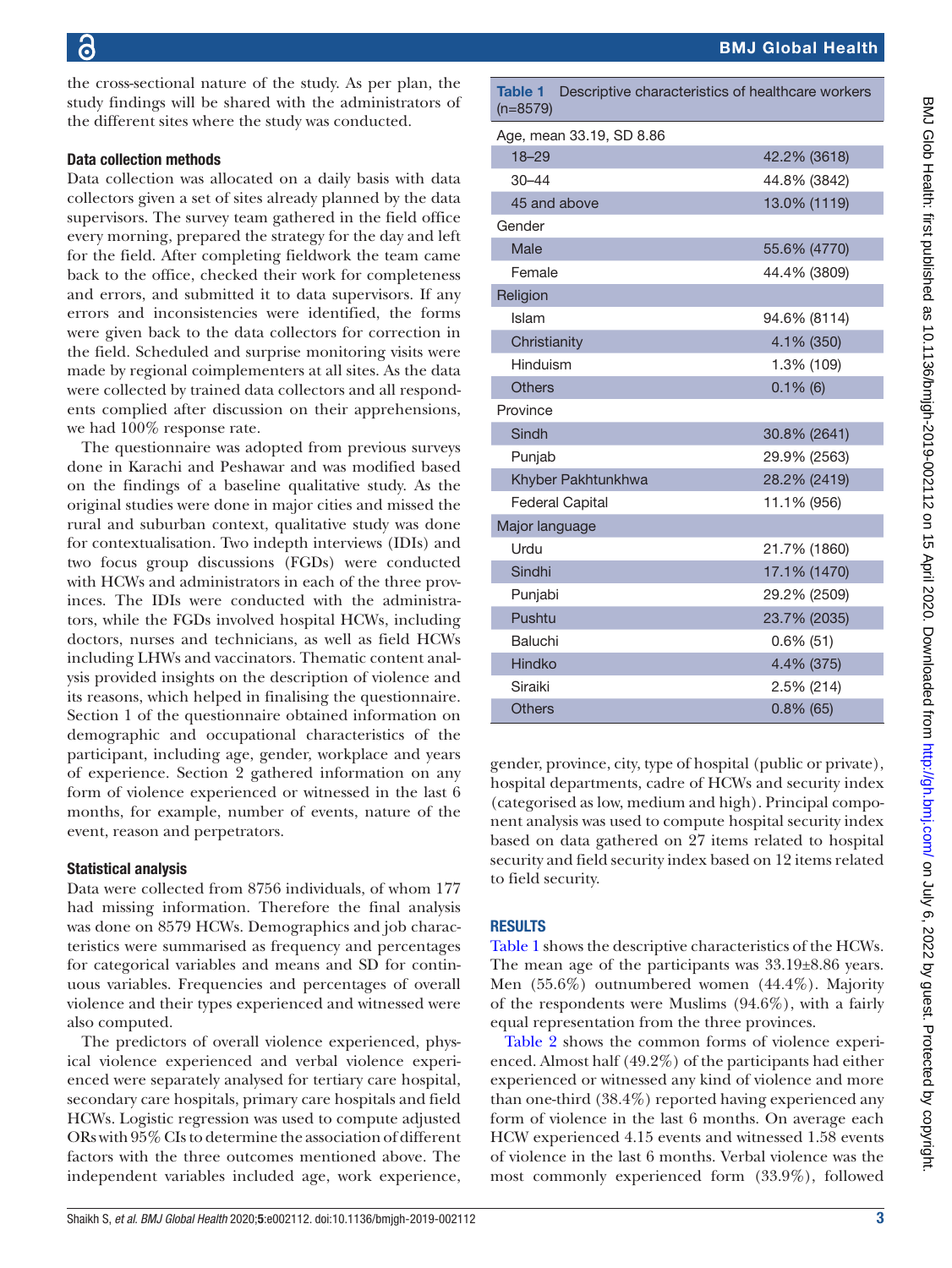<span id="page-3-0"></span>

| <b>Table 2</b> Predominant nature of violence experienced or |
|--------------------------------------------------------------|
| witnessed in the last 6 months $(n=8579)$                    |

|                                                        | <b>Experienced</b>                           | Witnessed                                     |
|--------------------------------------------------------|----------------------------------------------|-----------------------------------------------|
| Verbal violence<br>(abused/shouted at/<br>threatened)  | 33.9% (2909)<br>Mean=3.93,<br>$SD = 8.83$    | 18.4% (1578)<br>Mean= $1.43$ ,<br>$SD=4.90$   |
| Physical violence (beaten/<br>pushed/thrown things at) | 6.6% (567)<br>Mean=0.12,<br>$SD = 0.59$      | 5.2% (446)<br>Mean= $0.12$ ,<br>$SD = 0.71$   |
| <b>Falsely accused</b>                                 | 2.2% (189)<br>$Mean=0.06$ ,<br>$SD=0.55$     | $0.7\%$ (63)<br>$Mean=0.01$ ,<br>$SD=0.19$    |
| Bullied/harassed                                       | $1.1\%$ (91)<br>Mean=0.023,<br>$SD = 0.281$  | $0.4\%$ (35)<br>$Mean=0.01$ ,<br>$SD = 0.095$ |
| Shown or attacked with<br>weapon                       | $0.7\%$ (57)<br>Mean=0,006.<br>$SD = 0.081$  | $0.3\%$ (29)<br>$Mean=0.00$ .<br>$SD = 0.085$ |
| Damage to facility                                     | $0.4\%$ (36)<br>$Mean=0.01$ ,<br>$SD = 0.11$ | $0.3\%$ (25)<br>$Mean=0.00$ ,<br>$SD = 0.073$ |
| Robbed                                                 | $0.3\%$ (27)<br>Mean=0.004,<br>$SD = 0.084$  | $0.3\%$ (22)<br>$Mean=0.00$ ,<br>$SD = 0.073$ |
| Extorted                                               | $0.1\%$ (7)<br>$Mean=0.00$ .<br>$SD = 0.070$ | $0.1\%$ (7)<br>Mean=0.00,<br>$SD = 0.029$     |
| Kidnapping                                             | Not available                                | $0.1\%$ (5)<br>$Mean=0.00$ .<br>$SD = 0.024$  |

by physical violence (6.6%). Other less common forms of violence experienced included being falsely accused  $(2.2\%)$ , bullied or harassed  $(1.1\%)$ , being shown or attacked with weapon (0.7%), damage to facility (0.4%), being robbed (0.3%), and being extorted (0.1%).

[Table](#page-4-0) 3 shows the predictors of violence against field HCWs who experienced violence. Work experience of 10 years and above was significantly related to experiencing less physical violence (adjusted OR=0.34; 95% CI 0.18 to 0.65; p=0.001) and verbal violence (adjusted OR=0.63; 95% CI 0.46 to 0.88; p=0.008). Female field HCWs were significantly more likely to experience verbal violence (adjusted OR=1.56; 95% CI 1.16 to 2.10; p=0.003). Among the different types of field HCWs, emergency vehicle operators were significantly more likely to experience verbal violence with reference to LHWs (adjusted OR=1.97; 95% CI 1.31 to 2.94; p=0.001).

[Table](#page-5-0) 4 shows the predictors of violence against tertiary care hospital HCWs in big cities who experienced violence. HCWs in private hospitals were significantly less likely to experience physical violence (adjusted OR=0.52; 95% CI 0.38 to 0.71; p=0.001) and verbal violence (adjusted OR=0.57; 95% CI 0.48 to 0.68; p=0.001). With reference to HCWs in diagnostics, HCWs in emergency departments were significantly more likely

to experience physical violence (adjusted OR=5.84; 95% CI 2.17 to 15.72;  $p<0.001$ ). Among the different types of HCWs, in comparison with administration staff, security guards were significantly more likely to experience verbal violence (adjusted OR=1.77; 95% CI 1.07 to 2.92; p=0.024).

[Table](#page-6-0) 5 shows the predictors of violence against secondary care hospital HCWs in districts and tehsils who experienced violence. In comparison with private facilities, HCWs in government facilities were significantly more likely to experience verbal violence ( $p<0.001$ ). Among the different types of HCWs, in comparison with support staff, doctors were significantly less likely to experience physical violence (adjusted OR=0.56; 95% CI 0.32 to 0.97;  $p=0.039$ ) and more likely to experience verbal violence (adjusted OR=1.89; 95% CI 1.32 to 2.71; p=0.001).

[Table](#page-7-0) 6 shows the predictors of violence against HCWs in basic health units and private clinics who experienced violence. In comparison with private clinics, HCWs in basic health units were significantly more likely to experience verbal violence (adjusted OR=2.22; 95% CI 1.39 to  $3.55$ ; p=0.001).

[Figures](#page-7-1) 1 and 2 show the main reasons for physical and verbal violence, respectively. Among reasons for physical violence related to patient condition and outcome, death of the patient (17.6%) and reaction to serious condition of the patient  $(16.6\%)$  were the two most important reasons. Among reasons related to quality of services, delay in care (13.4%) was the most important reason, followed by complaints of poor care (2.3%). Among reasons related to resources, lack of medicines or equipment was reported highly (6.2%), followed by high workload due to high number of patients (3.7%) and overcrowding due to high number of attendants (3.4%). Among reasons related to patients' behaviour, reaction of attendants when stopped to limit access especially by security guards (7.2%) was the most important, followed by misconception about vaccines reported highly by vaccinators and LHWs (6%), impatience to wait for turn (5.3%) and referral of the patient (3.7%). Among psychosocial reasons, inability to pay was the main reason (1.9%). Attendants were the chief perpetrators of the physical violence (90.5%).

Among reasons for verbal violence related to quality of services, delay in care (16.5%) was the most important reason, followed by complaints of poor care (5.4%) and mistake in care (1.5%). Among reasons related to patient condition and outcome, death of the patient  $(3.1\%)$ and reaction to serious condition of the patient  $(4\%)$ were the two most important reasons. Among reasons related to resources, lack of medicines or equipment was reported highly (10%), followed by high workload due to high number of patients (7.2%) and overcrowding due to high number of attendants (7.6%). Among reasons related to patients' behaviour, misconception about vaccines reported highly by vaccinators and LHWs (8.4%) was the main reason, followed by impatience to wait for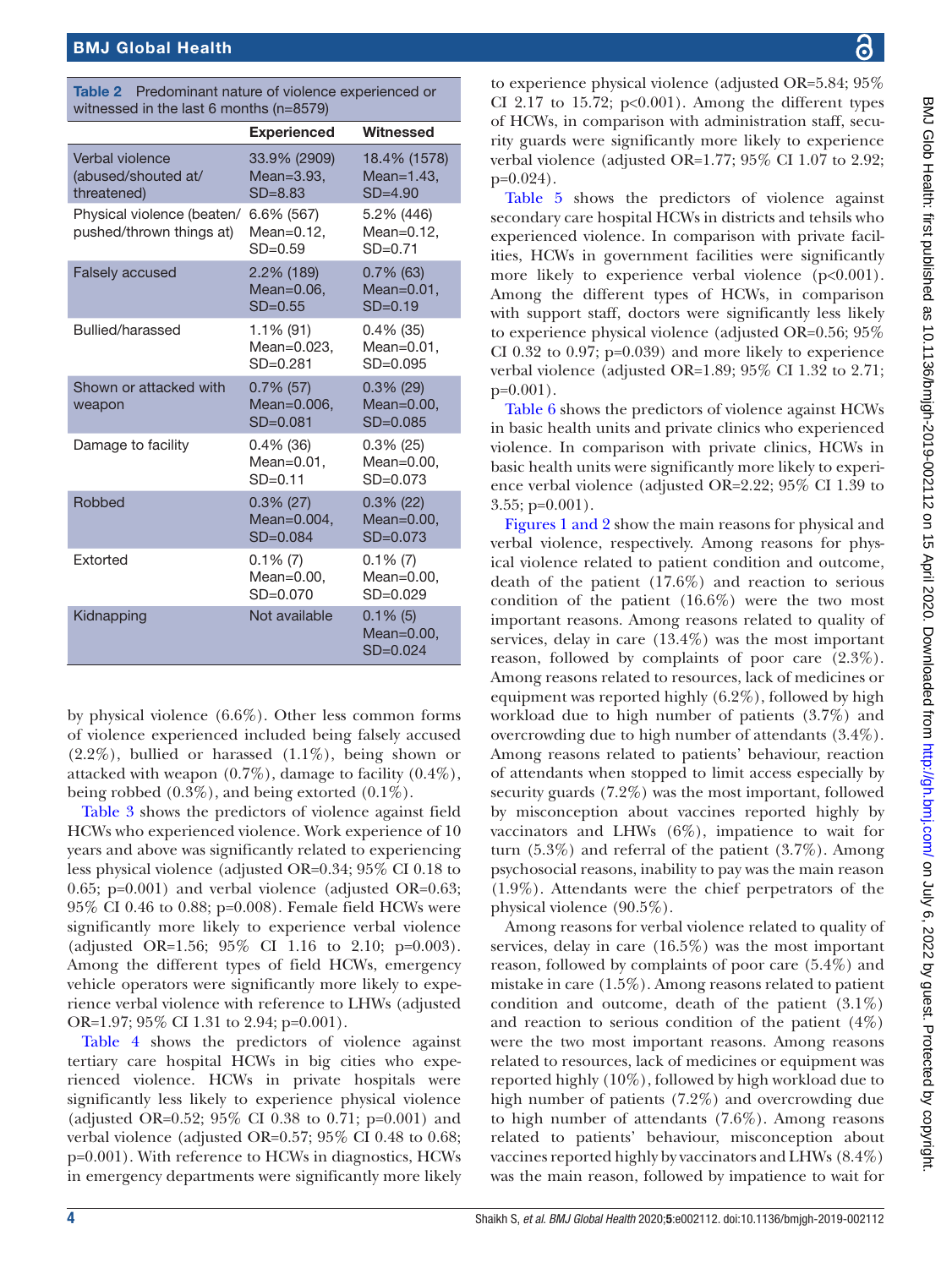<span id="page-4-0"></span>

| Predictors of violence against field healthcare workers who experienced violence (n=2303)<br>Table 3 |                                |         |                                |         |                                |         |
|------------------------------------------------------------------------------------------------------|--------------------------------|---------|--------------------------------|---------|--------------------------------|---------|
|                                                                                                      | Any form of violence           |         | <b>Physical violence</b>       |         | <b>Verbal violence</b>         |         |
|                                                                                                      | <b>Adjusted OR</b><br>(95% CI) | P value | <b>Adjusted OR</b><br>(95% CI) | P value | <b>Adjusted OR</b><br>(95% CI) | P value |
| Age                                                                                                  |                                |         |                                |         |                                |         |
| 18-29 (n=875)                                                                                        | 1                              |         | 1                              |         | 1                              |         |
| 30-44 (n=1196)                                                                                       | 0.91 (0.70 to 1.17)            | 0.467   | 1.55 (0.95 to 2.53)            | 0.079   | 0.77 (0.59 to 1.01)            | 0.051   |
| 45 and above (320)                                                                                   | 0.86 (0.58 to 1.26)            | 0.451   | 2.04 (0.92 to 4.53)            | 0.079   | 0.71 (0.47 to 1.08)            | 0.111   |
| Work experience                                                                                      |                                |         |                                |         |                                |         |
| 1-4 years ( $n=966$ )                                                                                | 1                              |         | 1                              |         | 1                              |         |
| 5-9 years (n=579)                                                                                    | $0.82$ (0.63 to 1.07)          | 0.162   | $0.60$ (0.35 to 1.01)          | 0.055   | $0.80$ (0.61 to 1.05)          | 0.117   |
| 10 years and above (n=846)                                                                           | 0.67 (0.47 to 0.89)            | 0.008   | 0.34 (0.18 to 0.65)            | 0.001   | 0.63 (0.46 to 0.88)            | 0.008   |
| Gender                                                                                               |                                |         |                                |         |                                |         |
| Male (n=1260)                                                                                        | 1                              |         | 1                              |         | 1                              |         |
| Female (n=1131)                                                                                      | 1.57 (1.18 to 2.09)            | 0.002   | 1.01 (0.53 to 1.95)            | 0.955   | 1.56 (1.16 to 2.10)            | 0.003   |
| Province                                                                                             |                                |         |                                |         |                                |         |
| Punjab (n=748)                                                                                       | $\mathbf{1}$                   |         | $\mathbf{1}$                   |         | $\mathbf{1}$                   |         |
| Sindh ( $n=760$ )                                                                                    | 2.31 (1.82 to 2.93)            | < 0.001 | 3.00 (1.68 to 5.35)            | < 0.001 | 2.25 (1.75 to 2.90)            | < 0.001 |
| Khyber Pakhtunkhwa (n=706)                                                                           | 2.38 (1.87 to 3.03)            | < 0.001 | 2.44 (1.35 to 4.40)            | 0.003   | 2.15 (1.67 to 2.76)            | < 0.001 |
| Islamabad $(n=177)$                                                                                  | 0.52 (0.32 to 0.82)            | 0.006   | 0.83 (0.27 to 2.56)            | 0.759   | 0.36 (0.21 to 0.64)            | < 0.001 |
| Job title                                                                                            |                                |         |                                |         |                                |         |
| LHW $(n=710)$                                                                                        | 1                              |         | 1                              |         | 1                              |         |
| EVO (n=420)                                                                                          | 2.1 (1.42 to 3.09)             | < 0.001 | 0.90 (0.38 to 2.09)            | 0.807   | 1.97 (1.31 to 2.94)            | 0.001   |
| Vaccinator (n=924)                                                                                   | 1.25 (0.94 to 1.66)            | 0.125   | 0.58 (0.31 to 1.10)            | 0.097   | 1.20 (0.90 to 1.62)            | 0.204   |
| EMT (n=249)                                                                                          | 1.25 (0.81 to 1.94)            | 0.305   | 1.05 (0.42 to 2.57)            | 0.912   | 1.09 (0.68 to 1.72)            | 0.711   |
| Security index                                                                                       |                                |         |                                |         |                                |         |
| Low (n=795)                                                                                          | $\mathbf{1}$                   |         | $\mathbf{1}$                   |         | $\mathbf{1}$                   |         |
| Moderate (801)                                                                                       | 0.94 (0.75 to 1.18)            | 0.619   | 0.75 (0.47 to 1.19)            | 0.225   | 1.00 (0.79 to 1.26)            | 0.979   |
| <b>High (795)</b>                                                                                    | 0.96 (0.76 to 1.20)            | 0.749   | 0.76 (0.48 to 1.21)            | 0.255   | 1.11 (0.88 to 1.41)            | 0.352   |

EMT, emergency medical technician; EVO, emergency vehicle operator; LHW, lady health worker.

turn (5.4%), demand of care of personal choice (4.8%), demand of protocol (4.5%) and referral of the patient (2.4%). Among psychosocial reasons, inability to pay was the main reason (2.2%). Among professional reasons, dissatisfaction of senior with job performance (1.5%) and being late or absent from duty (1.5%) were the two main reasons for verbal violence. Attendants (79%) followed by patients (13.4%) were the chief perpetrators of the verbal violence.

More than two-thirds (70.5%) reported the event if they experienced any violence (n=3300). Among those who reported the incident (n=2328), the majority reported to their senior (38.6%), security in charge (34.8%) or management of their organisation (23.2%). As a result of reporting, almost half were investigated (43.4%), while there was no response in the case of one-third of events reported (34.1%). Among those who did not report, the majority considered it useless (73.6%), while some of them were afraid of the negative consequences (14.5%).

#### **DISCUSSION**

This is one of the very few studies on violence against HCWs which has been conducted on such a large scale involving data gathering from multiple cadres of HCWs from 16 districts in 3 provinces of a country.

On average each HCW experienced 4.15 events of violence, with more than one-third reporting having experienced any form of violence in the last 6 months. Verbal violence was the most commonly experienced form (33.9%), followed by physical violence (6.6%). Since these are combined estimates of all cadres of HCWs, our comparisons will be based on different cadres of HCWs that other studies have focused on. These findings are strikingly similar to the study done in Karachi on similar cadres of HCWs, where 30.5% reported verbal while 14.6% revealed having experienced physical violence.<sup>20</sup> The lower frequency of physical violence reported in this study could be due to a shorter recall period of 6 months as compared with the 1-year recall used by most studies.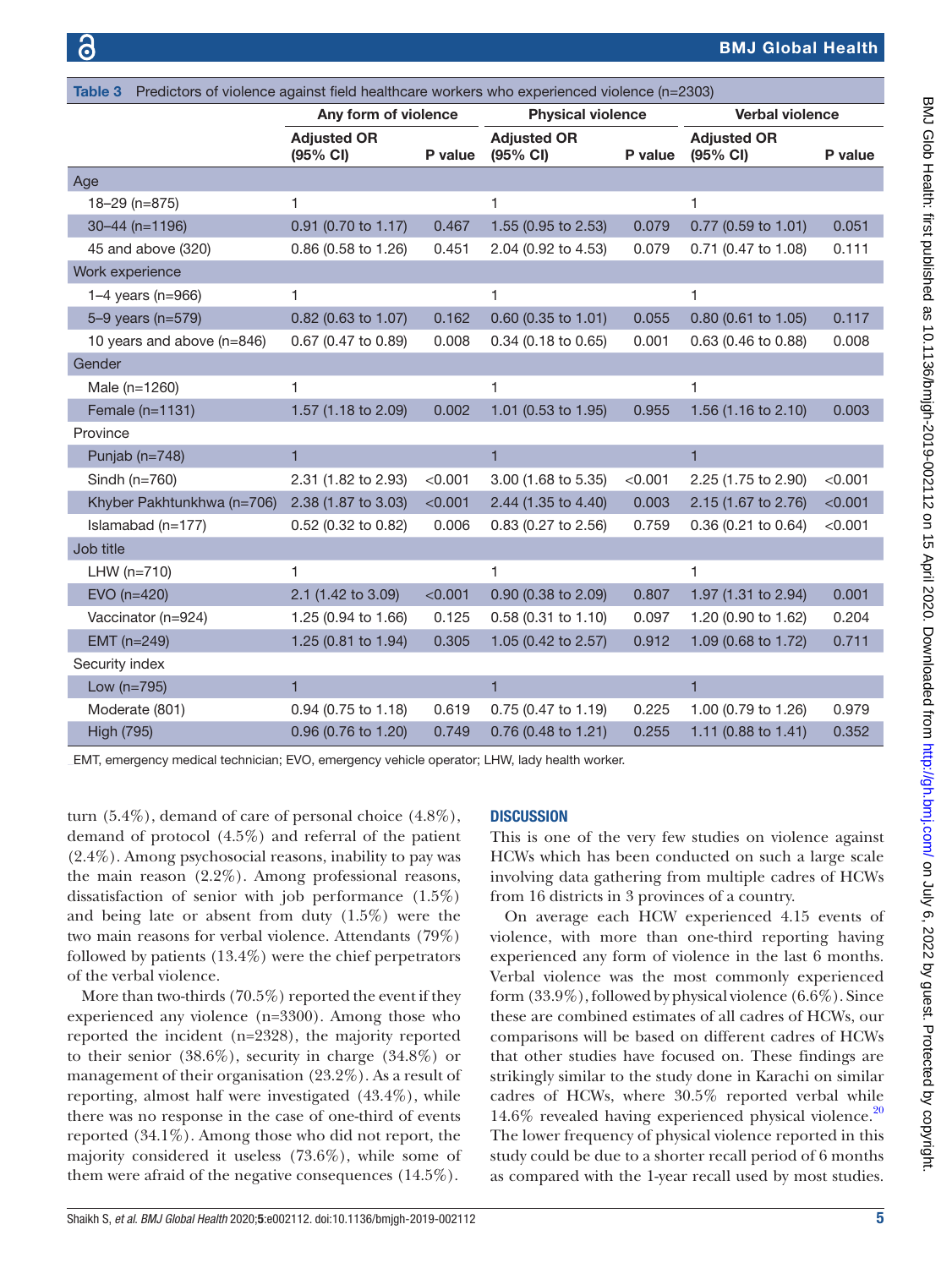<span id="page-5-0"></span>

| <b>BMJ Global Health</b>                                                                                                  |                                |         |                                |         |                                | 3       |
|---------------------------------------------------------------------------------------------------------------------------|--------------------------------|---------|--------------------------------|---------|--------------------------------|---------|
|                                                                                                                           |                                |         |                                |         |                                |         |
| Predictors of violence against healthcare workers in tertiary care hospitals who experienced violence (n=2815)<br>Table 4 |                                |         |                                |         |                                |         |
|                                                                                                                           | Any form of violence           |         | <b>Physical violence</b>       |         | <b>Verbal violence</b>         |         |
|                                                                                                                           | <b>Adjusted OR</b><br>(95% CI) | P value | <b>Adjusted OR</b><br>(95% CI) | P value | <b>Adjusted OR</b><br>(95% CI) | P value |
| Age                                                                                                                       |                                |         |                                |         |                                |         |
| $18 - 29$ (n=1511)                                                                                                        | 1                              |         | 1                              |         | 1                              |         |
| $30 - 44$ (n=1054)                                                                                                        | 1.05 (0.86 to 1.28)            | 0.61    | 1.28 (0.92 to 1.80)            | 0.136   | 1.00 (0.82 to 1.22)            | 0.61    |
| 45 and above (250)                                                                                                        | 1.33 (0.93 to 1.89)            | 0.114   | 1.20 (0.67 to 2.14)            | 0.52    | 1.33 (0.93 to 1.90)            | 0.111   |
| Work experience                                                                                                           |                                |         |                                |         |                                |         |
| 1–4 years ( $n=1730$ )                                                                                                    | 1                              |         | $\mathbf{1}$                   |         | 1                              |         |
| $5 - 9$ years (n=503)                                                                                                     | 1.04 (0.83 to 1.31)            | 0.692   | 1.18 (0.80 to 1.73)            | 0.4     | 1.01 (0.80 to 1.27)            | 0.904   |
| 10 years and above (n=582)                                                                                                | 0.91 (0.70 to 1.18)            | 0.496   | 1.10 (0.72 to 1.68)            | 0.655   | 0.84 (0.65 to 1.10)            | 0.22    |
| Gender                                                                                                                    |                                |         |                                |         |                                |         |
| Male (n=1582)                                                                                                             | $\mathbf{1}$                   |         | $\mathbf{1}$                   |         | $\overline{1}$                 |         |
| Female (n=1233)                                                                                                           | 0.99 (0.82 to 1.18)            | 0.918   | 0.77 (0.55 to 1.07)            | 0.126   | 1.01 (0.84 to 1.22)            | 0.851   |
| City                                                                                                                      |                                |         |                                |         |                                |         |
| Lahore (n=722)                                                                                                            | 1                              |         | 1                              |         | 1                              |         |
| Karachi (n=737)                                                                                                           | 3.25 (2.52 to 4.18)            | < 0.001 | 2.61 (1.63 to 4.18)            | < 0.001 | 3.38 (2.61 to 4.37)            | < 0.001 |
| Peshawar (n=627)                                                                                                          | 2.16 (1.64 to 2.83)            | < 0.001 | 2.00 (1.20 to 3.36)            | 0.008   | 2.07 (1.57 to 2.74)            | < 0.001 |
| Islamabad (n=729)                                                                                                         | $2.47$ (1.95 to 3.13)          | < 0.001 | 1.57 (0.98 to 2.51)            | 0.057   | 2.53 (1.99 to 3.22)            | < 0.001 |
| Type of hospital                                                                                                          |                                |         |                                |         |                                |         |
| Public (n=1414)                                                                                                           | $\mathbf{1}$                   |         |                                |         | $\mathbf{1}$                   |         |
| Private $(n=1401)$                                                                                                        | $0.55(0.46 \text{ to } 0.65)$  | < 0.001 | 0.52 (0.38 to 0.71)            | < 0.001 | 0.57 (0.48 to 0.68)            | < 0.001 |
| Department                                                                                                                |                                |         |                                |         |                                |         |
| Diagnostics (n=252)                                                                                                       | 1.                             |         |                                |         | 1                              |         |
| Medicine and allied (n=619)                                                                                               | 1.25 (0.84 to 1.85)            | 0.255   | 3.00 (1.10 to 8.18)            | 0.032   | 1.03 (0.70 to 1.54)            | 0.849   |
| Surgery and allied (n=634)                                                                                                | 1.00 (0.69 to 1.47)            | 0.966   | 3.29 (1.23 to 8.81)            | 0.018   | 0.91 (0.62 to 1.33)            | 0.631   |
| Paediatrics (n=427)                                                                                                       | 1.30 (0.86 to 1.95)            | 0.205   | 3.26 (1.17 to 9.09)            | 0.023   | 1.07 (0.71 to 1.62)            | 0.735   |
| Gynaecology and obstetrics<br>$(n=406)$                                                                                   | 1.15 (0.76 to 1.73)            | 0.5     | 3.02 (1.07 to 8.54)            | 0.036   | 1.00 (0.66 to 1.52)            | 0.974   |
| Emergency (n=477)                                                                                                         | 1.81 (1.22 to 2.69)            | 0.003   | 5.84 (2.17 to 15.72)           | < 0.001 | 1.39 (0.93 to 2.08)            | 0.103   |
| Job title                                                                                                                 |                                |         |                                |         |                                |         |
| Administration (n=137)                                                                                                    | $\mathbf{1}$                   |         | $\mathbf{1}$                   |         | $\blacksquare$                 |         |
| Intern/resident (n=475)                                                                                                   | 0.94 (0.61 to 1.44)            | 0.777   | 0.72 (0.35 to 1.45)            | 0.364   | 1.06 (0.68 to 1.65)            | 0.787   |
| Medical officer (n=569)                                                                                                   | 0.78 (0.52 to 1.18)            | 0.25    | 0.54 (0.28 to 1.04)            | 0.066   | 0.86 (0.56 to 1.31)            | 0.496   |

Consultant (n=131) 1.00 (0.58 to 1.70) 1 0.80 (0.34 to 1.89) 0.618 1.27 (0.74 to 2.19) 0.374 Nurse (n=602) 1.03 (0.68 to 1.55) 0.873 0.54 (0.27 to 1.05) 0.071 1.21 (0.79 to 1.84) 0.374 Technician (n=566) 1.05 (0.69 to 1.61) 0.802 0.68 (0.35 to 1.33) 0.263 1.12 (0.72 to 1.73) 0.6 Housekeeping staff (n=180) 1.09 (0.67 to 1.76) 0.711 0.80 (0.38 to 1.69) 0.571 1.04 (0.64 to 1.70) 0.859 Security guard (n=155) 1.96 (1.19 to 3.21) 0.008 1.84 (0.93 to 3.64) 0.078 1.77 (1.07 to 2.92) 0.024

Moderate (n=736) 1.24 (0.90 to 1.70) 0.174 1.04 (0.63 to 1.74) 0.856 1.19 (0.86 to 1.64) 0.277 High (n=1837) 1.26 (0.91 to 1.74) 0.155 1.09 (0.65 to 1.84) 0.731 1.28 (0.92 to 1.77) 0.131

 $Low (n=242)$  1 1 1 1

Security index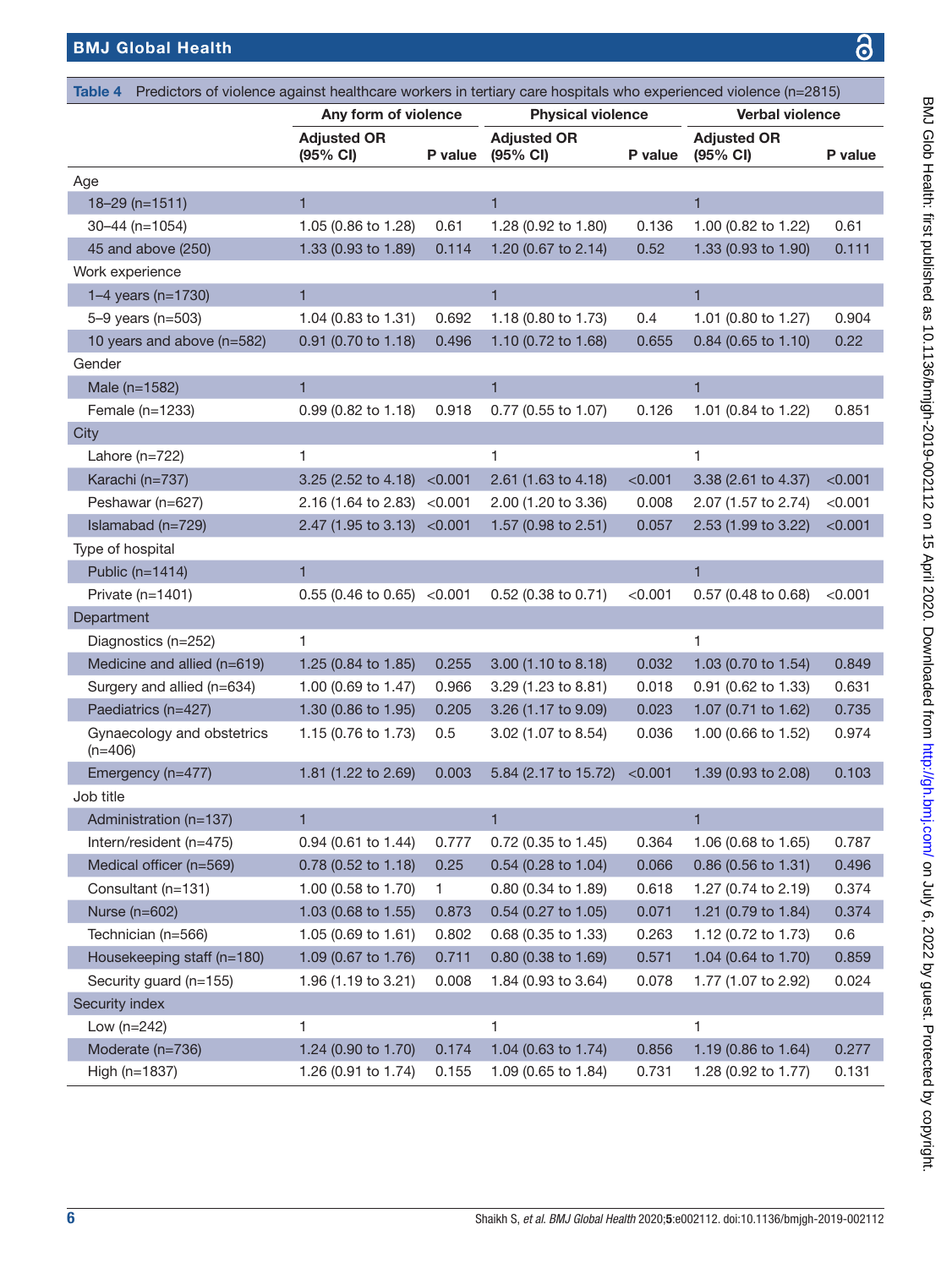<span id="page-6-0"></span>

| Predictors of violence against healthcare workers in secondary care hospitals who experienced violence (n=1928)<br>Table 5 |                                |         |                                |                |                                |         |
|----------------------------------------------------------------------------------------------------------------------------|--------------------------------|---------|--------------------------------|----------------|--------------------------------|---------|
|                                                                                                                            | Any form of violence           |         | <b>Physical violence</b>       |                | <b>Verbal violence</b>         |         |
|                                                                                                                            | <b>Adjusted OR</b><br>(95% CI) | P value | <b>Adjusted OR</b><br>(95% CI) | <b>P</b> value | <b>Adjusted OR</b><br>(95% CI) | P value |
| Age                                                                                                                        |                                |         |                                |                |                                |         |
| 18-29 (n=726)                                                                                                              | 1                              |         | 1                              |                | 1                              |         |
| 30-44 (n=897)                                                                                                              | 0.96 (0.74 to 1.24)            | 0.781   | 1.26 (0.77 to 2.05)            | 0.35           | 1.08 (0.83 to 1.41)            | 0.541   |
| 45 and above (305)                                                                                                         | 1.15 (0.77 to 1.71)            | 0.492   | 1.01 (0.48 to 2.11)            | 0.97           | 1.26 (0.84 to 1.90)            | 0.255   |
| Work experience                                                                                                            |                                |         |                                |                |                                |         |
| 1-4 years ( $n=792$ )                                                                                                      | 1                              |         | 1                              |                | 1                              |         |
| 5-9 years (n=536)                                                                                                          | 1.31 (1.01 to 1.70)            | 0.039   | 1.50 (0.92 to 2.45)            | 0.099          | 1.21 (0.93 to 1.57)            | 0.152   |
| 10 years and above (n=600)                                                                                                 | 1.00 (0.72 to 1.39)            | 0.973   | 1.12 (0.62 to 2.04)            | 0.699          | 0.78 (0.56 to 1.09)            | 0.151   |
| Gender                                                                                                                     |                                |         |                                |                |                                |         |
| Male (n=1341)                                                                                                              | 1                              |         | 1                              |                | 1                              |         |
| Female (n=587)                                                                                                             | 0.96 (0.73 to 1.26)            | 0.801   | 0.77 (0.47 to 1.26)            | 0.306          | 0.99 (0.75 to 1.31)            | 0.992   |
| City                                                                                                                       |                                |         |                                |                |                                |         |
| Punjab (n=689)                                                                                                             | $\mathbf{1}$                   |         | 1                              |                | $\mathbf{1}$                   |         |
| Sindh $(n=579)$                                                                                                            | 0.53 (0.41 to 0.68)            | < 0.001 | 2.47 (1.60 to 3.83)            | < 0.001        | 0.59 (0.46 to 0.76)            | < 0.001 |
| Khyber Pakhtunkhwa (n=660)                                                                                                 | 0.68 (0.53 to 0.89)            | 0.005   | 0.63 (0.36 to 1.10)            | 0.107          | 0.78 (0.60 to 1.02)            | 0.07    |
| Type of hospital                                                                                                           |                                |         |                                |                |                                |         |
| Private hospital (n=950)                                                                                                   | 1                              |         | 1                              |                | $\mathbf{1}$                   |         |
| District headquarter hospital<br>$(n=448)$                                                                                 | 1.93 (1.52 to 2.45) $<$ 0.001  |         | 1.52 (0.97 to 2.38)            | 0.062          | 2.08 (1.63 to 2.64) $<$ 0.001  |         |
| Tehsil headquarter hospital<br>$(n=530)$                                                                                   | 1.58 (1.26 to 2.00) < 0.001    |         | 1.99 (1.30 to 3.05)            | 0.001          | 1.65 (1.31 to 2.09)            | < 0.001 |
| Department                                                                                                                 |                                |         |                                |                |                                |         |
| Diagnostics (n=221)                                                                                                        | $\mathbf{1}$                   |         |                                |                | $\mathbf{1}$                   |         |
| Emergency (n=270)                                                                                                          | 2.28 (1.49 to 3.50)            | < 0.001 | 2.77 (1.16 to 6.61)            | 0.022          | 2.01 (1.30 to 3.09)            | 0.001   |
| Medicine and allied (n=537)                                                                                                | 1.09 (0.74 to 1.61)            | 0.631   | 1.23 (0.51 to 2.95)            | 0.634          | 0.96 (0.64 to 1.42)            | 0.843   |
| Surgery and allied (n=401)                                                                                                 | 0.83 (0.56 to 1.23)            | 0.374   | 1.30 (0.55 to 3.10)            | 0.543          | 0.75 (0.50 to 1.12)            | 0.169   |
| Paediatrics (n=247)                                                                                                        | 1.76 (1.14 to 2.72)            | 0.011   | 1.66 (0.66 to 4.17)            | 0.281          | 1.52 (0.98 to 2.37)            | 0.059   |
| Gynaecology and obstetrics<br>$(n=252)$                                                                                    | 1.57 (1.00 to 2.49)            | 0.05    | 1.14 (0.43 to 3.02)            | 0.791          | 1.30 (0.82 to 2.06)            | 0.264   |
| Job title                                                                                                                  |                                |         |                                |                |                                |         |
| Support staff (n=178)                                                                                                      | 1                              |         | 1                              |                | 1                              |         |
| Doctor (741)                                                                                                               | 1.35 (0.96 to 1.91)            | 0.083   | 0.56 (0.32 to 0.97)            | 0.039          | 1.89 (1.32 to 2.71)            | 0.001   |
| Nurse (n=501)                                                                                                              | 1.24 (0.84 to 1.84)            | 0.268   | 0.57 (0.30 to 1.09)            | 0.09           | 1.53 (1.02 to 2.30)            | 0.04    |
| Technician (n=508)                                                                                                         | 0.97 (0.66 to 1.43)            | 0.898   | 0.43 (0.22 to 0.81)            | 0.009          | 1.31 (0.88 to 1.96)            | 0.18    |
| Security index                                                                                                             |                                |         |                                |                |                                |         |
| Low $(n=841)$                                                                                                              | 1                              |         | 1                              |                | $\mathbf{1}$                   |         |
| Moderate (n=919)                                                                                                           | 1.07 (0.86 to 1.33)            | 0.515   | 0.84 (0.56 to 1.25)            | 0.41           | 1.19 (0.95 to 1.48)            | 0.119   |
| High (n=168)                                                                                                               | 1.52 (1.04 to 2.22)            | 0.03    | 1.20 (0.62 to 2.32)            | 0.587          | 1.73 (1.18 to 2.54)            | 0.005   |

Recall period of 6 months in this study was used to quantify the average number of events.

Among hospital-based workers, 35.4% experienced verbal while 7.1% experienced physical violence. These findings are similar to a national survey among hospitalbased workers in Turkey which reports verbal violence

experienced by 43.2% and physical violence by 6.8% HCWs[.21](#page-12-12) However, large-scale surveys in Congo, Palestine and Iraq report overall violence experienced by hospital-based HCWs ranging from  $80.4\%$  to  $85\%$ .<sup>6 22 23</sup> One possible reason for the extremely high frequencies in these countries could be the effect of conflicts in these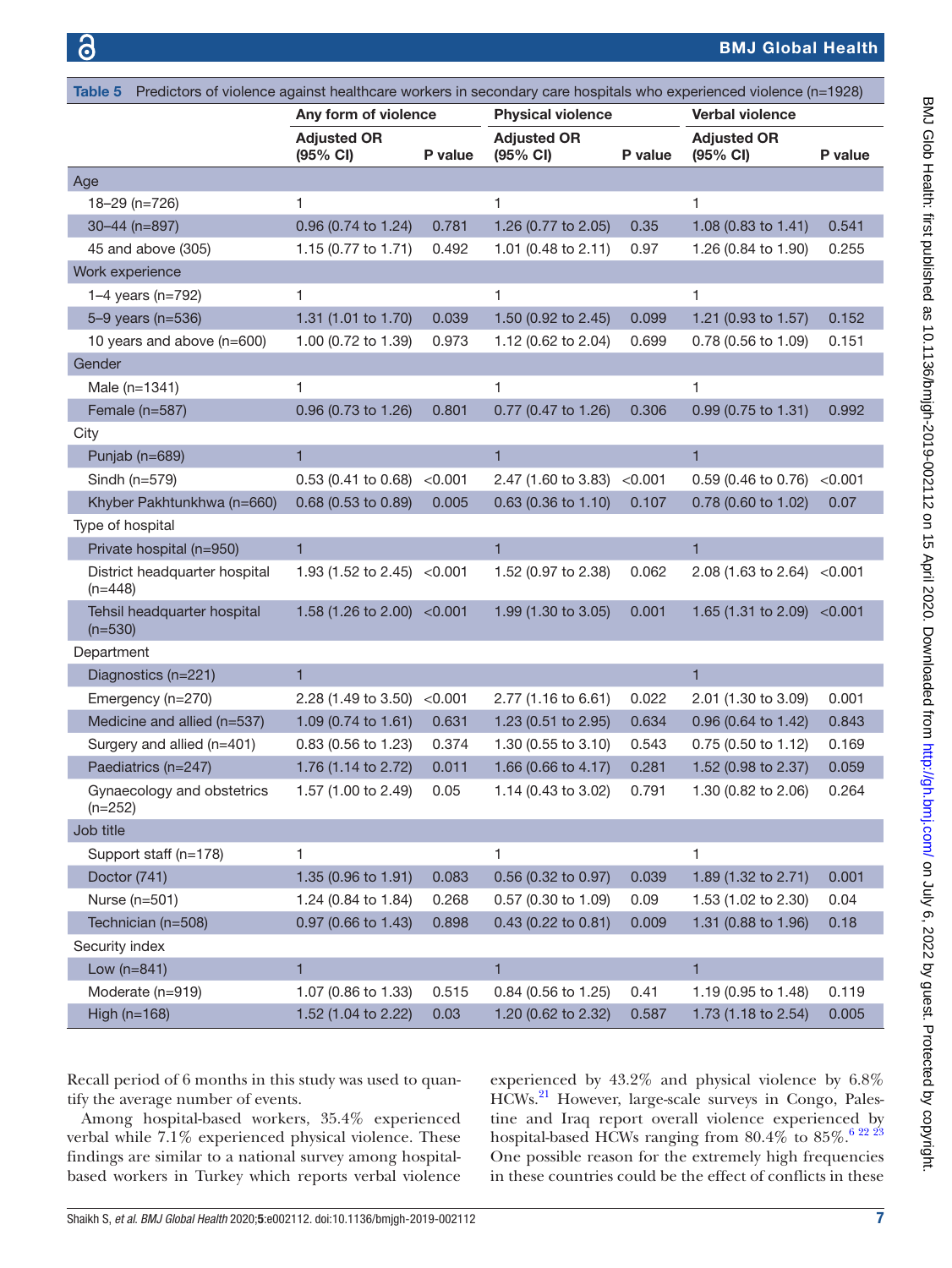Age

Work experiene 1–4 years ( $n=$  $5-9$  years (n.

Gender

Province Punjab  $(n=16)$ 

Type of workpl

Job title

| $=628$                     |                                |         |                                |                          |                                |         |
|----------------------------|--------------------------------|---------|--------------------------------|--------------------------|--------------------------------|---------|
|                            | Any form of violence           |         | <b>Physical violence</b>       |                          |                                |         |
|                            | <b>Adjusted OR</b><br>(95% CI) | P value | <b>Adjusted OR</b><br>(95% CI) | P value                  | <b>Adjusted OR</b><br>(95% CI) | P value |
| Įе                         |                                |         |                                |                          |                                |         |
| 18-29 (n=163)              | $\mathbf{1}$                   |         | 1                              |                          | 1                              |         |
| $30 - 44$ (n=312)          | 1.21 (0.70 to $2.11$ )         | 0.479   | 1.66 (0.48 to 5.67)            | 0.419                    | 1.16 (0.64 to 2.11)            | 0.609   |
| 45 and above (n=153)       | 1.85 (0.88 to 3.87)            | 0.102   | 0.32 (0.04 to 2.33)            | 0.261                    | 2.72 (1.21 to 6.09)            | 0.015   |
| ork experience             |                                |         |                                |                          |                                |         |
| 1-4 years ( $n=219$ )      | 1                              |         | 1                              |                          |                                |         |
| 5-9 years (n=149)          | 1.03 (0.59 to 1.78)            | 0.907   | 1.06 (0.34 to 3.29)            | 0.917                    | $\mathbf{1}$                   |         |
| 10 years and above (n=260) | 1.04 (0.57 to 1.90)            | 0.882   | 1.48 (0.44 to 4.99)            | 0.523                    | 0.85 (0.47 to 1.55)            | 0.614   |
| ender                      |                                |         |                                |                          |                                |         |
| Male (n=497)               | $\mathbf{1}$                   |         | 1                              |                          | 1                              |         |
| Female (n=131)             | 1.38 (0.86 to 2.19)            | 0.172   | 0.77 (0.36 to 2.27)            | 0.642                    | 1.38 (0.84 to 2.19)            | 0.198   |
| ovince                     |                                |         |                                |                          |                                |         |
| Punjab ( $n=163$ )         | $\mathbf{1}$                   |         | $\mathbf{1}$                   |                          | $\mathbf{1}$                   |         |
| Sindh (n=300)              | 0.86 (0.49 to 1.30)            | 0.379   | 0.56 (0.19 to 1.67)            | 0.301                    | 0.91 (0.53 to 1.54)            | 0.729   |
| Khyber Pakhtunkhwa (n=165) | 1.43 (0.86 to 2.39)            | 0.16    | 0.87 (0.30 to 2.47)            | 0.795                    | 1.48 (0.85 to 2.58)            | 0.166   |
| pe of workplace            |                                |         |                                |                          |                                |         |
| Private clinic (n=293)     | $\mathbf 1$                    |         | $\mathbf{1}$                   |                          | $\mathbf{1}$                   |         |
| Basic health unit (n=335)  | 2.55 (1.66 to 3.91)            | < 0.001 | 2.25 (0.83 to 6.12)            | 0.109                    | 2.22 (1.39 to 3.55)            | 0.001   |
| <b>b</b> title             |                                |         |                                |                          |                                |         |
| Support staff (n=113)      | 1                              |         | 1                              |                          | 1                              |         |
| Doctor (393)               | 1.04 (0.62 to 1.74)            | 0.881   | 1.28 (0.44 to 3.70)            | 0.648                    | 1.17 (0.65 to 2.10)            | 0.594   |
| Nurse (n=62)               | 1.37 (0.59 to 3.16)            | 0.459   | 0.00 (0.00 to 0.00)            | <b>Not</b><br>applicable | 1.97 (0.79 to 4.86)            | 0.141   |
| Technician (n=60)          | 0.96 (0.46 to 2.02)            | 0.926   | 0.32 (0.03 to 2.90)            | 0.313                    | 1.31 (0.58 to 2.94)            | 0.514   |

<span id="page-7-0"></span>Table 6 Predictors of violence against healthcare workers in basic health units and private clinics who experienced violence (n=628)

countries. Among the factors that influenced experience of violence in primary, secondary and tertiary care hospitals in this study, age, work experience and gender

had no significant effect on experiencing violence in this study. Similarly, no trends were observed for work experience and violence in this study, which is consistent



<span id="page-7-1"></span>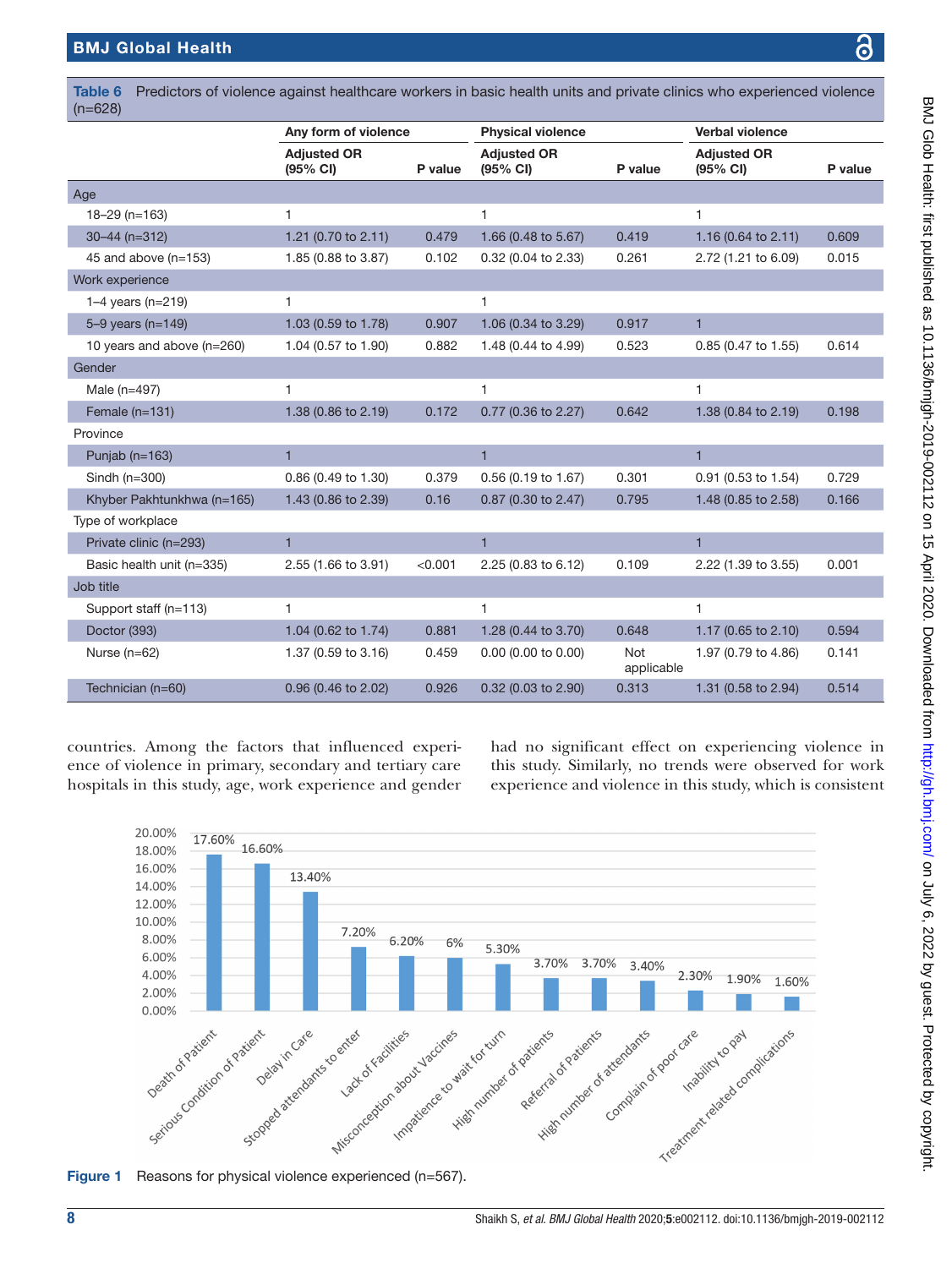

with a national survey in Turkey. $^{21}$  Lack of significant association of gender and work experience in this study reflects that it is the institutional factors in hospitals that influence the experience of violence more than personal factors. In tertiary care hospitals, HCWs in big cities of other provinces were significantly more likely to experience violence as compared with the big city of Punjab (Lahore). This can be explained by the fact that Punjab, being a very large province, has less burden of patients in its major city Lahore, and the distribution of patients is more uniform than the other two provinces. At the primary healthcare level no significant difference was observed between provinces because utilisation and patient burden are relatively similar across provinces. HCWs in private hospitals were significantly less likely to experience physical as well as verbal violence in tertiary, secondary and primary hospitals. This finding is consistent with other studies, including the national surveys in Turkey and Taiwan. $^{21\,24}$  It is observed that public hospitals are more overcrowded and under-resourced in comparison with private hospitals; therefore, they are also more likely to face violence. Among the different departments of hospitals, emergency departments were significantly more likely to experience physical as well as verbal violence in both secondary and tertiary care hospitals, while the chance of occurrence was uniformly distributed between other departments. This finding is also consistent with previous studies in hospitals of Italy, China, Bangladesh and Ethiopia[.25–28](#page-12-14) Among the different types of HCWs, in comparison with administration staff, security guards were significantly more likely to experience verbal violence in tertiary care hospitals, while the chance of occurrence was uniformly distributed between doctors, nurses and technicians. Understandably, guards are the first point of contact, which puts them at higher risk.

Among the fieldworkers, female HCWs were significantly more likely to experience verbal violence. While studies for comparisons in field health workers are not available, significant association of gender is indicative of different dynamics of fieldwork, where social factors tend to contribute along with institutional factors. The higher frequency of violence among women may be explained by the lack of acceptance and respect for women to do fieldwork in the society. Among the different types of field HCWs, emergency vehicle operators were significantly more likely to experience verbal violence with reference to LHWs. This is understandable as this is the group that mostly is the first point of contact dealing with medical emergencies.

Understandably, attendants were the chief perpetrators of all forms of violence, ranging from 67.7% to 90.5%, followed by patients, ranging from 6.7% to 14.4%. Peerperpetrated violence accounted for 1.2%–13.2% of the different forms of violence. This is consistent with previous literature in which attendants have been reported as chief perpetrators, accounting for 71.7%–94.9% of violence against HCWs,<sup>29</sup> while peer-perpetrated violence ranged from 5.1% to  $14.3\%$ .<sup>[30 31](#page-12-16)</sup>

Based on the reasons reported by the HCWs in this study, they may be categorised into reasons related to patient condition and outcome, reasons related to quality of services, reasons related to resources, reasons related to patients' behaviour, job-related reasons and psychosocial reasons, although the categories can be crosscutting as many interacting factors together encompass violence.<sup>32</sup> In primary, secondary care and tertiary care hospitals, the main reasons related to patient condition and outcome included death of the patient and serious condition. Therefore, it is important to work on HCWs' skills in emergency communication, including breaking bad news and de-escalation of aggressive behaviour,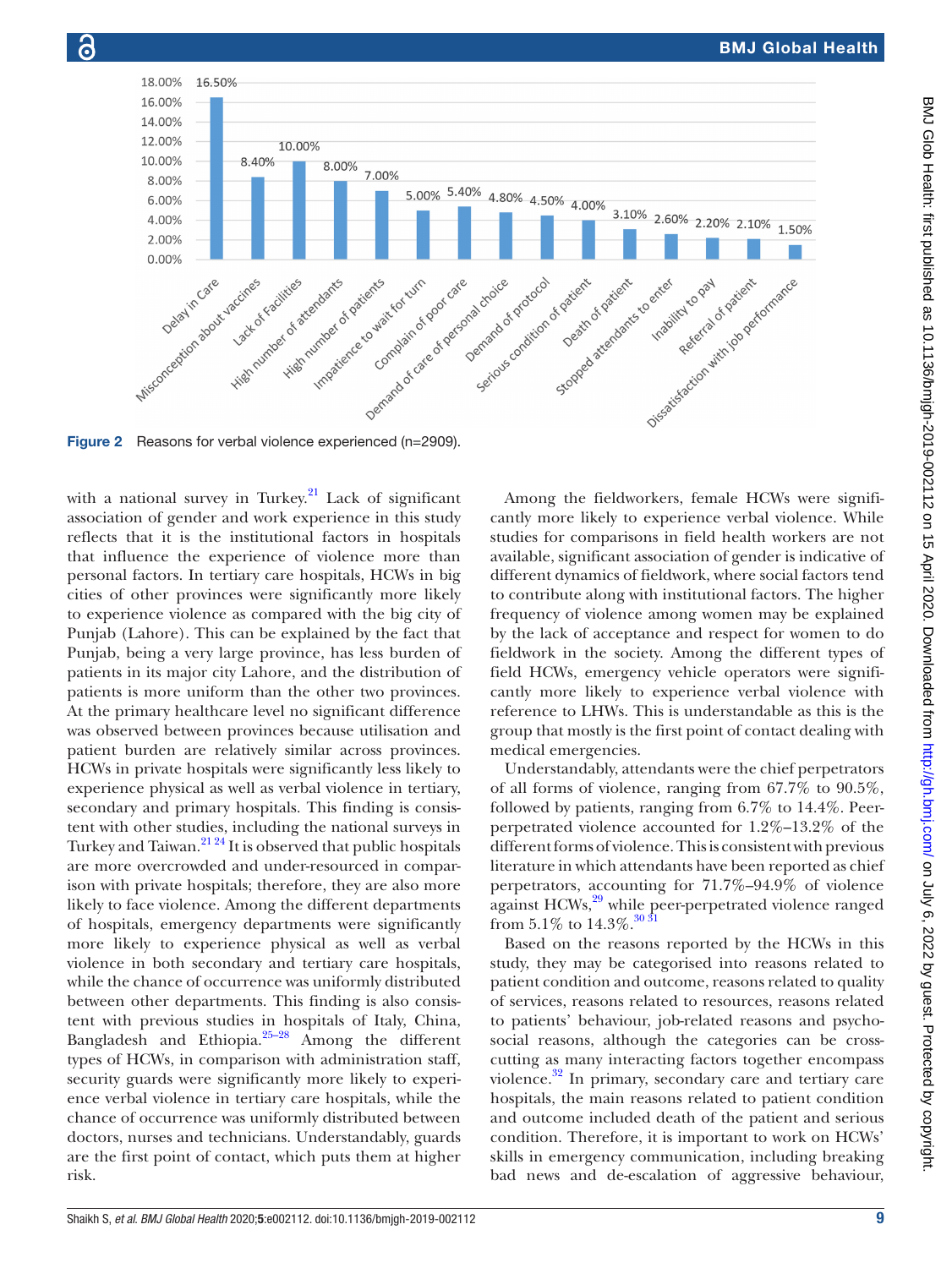BMJ Glob Health: first published as 10.1136/bmigh-2019-002112 on 15 April 2020. Downloaded from http://gh.bmj.com/ on July 6, 2022 by guest. Protected by copyright. BMJ Glob Health: first published as 10.1136/bmigh-2019-002112 on 15 April 2020. Downloaded from <http://gh.bmj.com/> on July 6, 2022 by guest. Protected by copyright.

<span id="page-9-0"></span>

| Table 7 Interventions to prevent violence against HCWs in hospitals                                                                                                                                       |                                                                                                                                                                                                                                                                                                                                                                                         |                                                   |  |  |  |  |  |
|-----------------------------------------------------------------------------------------------------------------------------------------------------------------------------------------------------------|-----------------------------------------------------------------------------------------------------------------------------------------------------------------------------------------------------------------------------------------------------------------------------------------------------------------------------------------------------------------------------------------|---------------------------------------------------|--|--|--|--|--|
| <b>Reasons</b>                                                                                                                                                                                            | <b>Interventions</b>                                                                                                                                                                                                                                                                                                                                                                    | Potential to reduce the<br>events                 |  |  |  |  |  |
| For HCWs in hospitals                                                                                                                                                                                     |                                                                                                                                                                                                                                                                                                                                                                                         |                                                   |  |  |  |  |  |
| Reaction to patient condition:<br>Death.<br>$\blacktriangleright$ Serious condition.<br>Treatment-related complication.                                                                                   | Training of HCWs in:<br>Emergency care.<br>Emergency communication.<br>$\triangleright$ De-escalation skills.                                                                                                                                                                                                                                                                           | 15% verbal violence.<br>30% of physical violence. |  |  |  |  |  |
| Quality of care:<br>Delay in care.<br>Poor care.                                                                                                                                                          | Training of HCWs in:<br>Improving responsiveness towards patients.<br>Policies on:<br>Minimum response and waiting time.<br>Information on waiting time.<br>Example HCW performance assessment on behaviour, promptness of<br>response, consultation time and quality of care.<br>Complaint counters for clients.                                                                       | 20% of physical violence.<br>25% verbal violence. |  |  |  |  |  |
| Lack of resources:<br>> Drugs, equipment, beds.<br>Human resources.                                                                                                                                       | Policies on:<br>► Patient to HCW ratio.<br>▶ Availability of medicines, supplies and equipment based on<br>service delivery standards for level of care and distribution of<br>disease burden.                                                                                                                                                                                          | 10% physical violence.<br>25% verbal violence.    |  |  |  |  |  |
| Patient behaviour:<br>$\triangleright$ Overcrowding.<br>$\blacktriangleright$ Impatience to wait.<br>Demand of care of personal<br>choice.<br>Expectation of protocol.<br>$\blacktriangleright$ Referral. | <b>Educational measures:</b><br>> Awareness campaigns on the importance of one attendant<br>policy, waiting for their turn and following the instructions of<br>HCWs related to treatment, admission and care.<br>Awareness and information about referral.<br>Regulatory measures:<br>Adherence to access restriction policies of hospitals.<br>Making assault a non-bailable offence. | 20% physical violence.<br>30% verbal violence.    |  |  |  |  |  |
| Job-related reasons:<br>$\triangleright$ Dissatisfaction with job<br>performance.<br>> Disagreeing on job conditions.<br>Being late or absent.                                                            | > Zero tolerance policy at organisational level.<br>▶ Grievance policies for junior-level staff.                                                                                                                                                                                                                                                                                        | 2.5% physical violence.<br>4% verbal violence.    |  |  |  |  |  |
| For HCWs in ambulance services                                                                                                                                                                            |                                                                                                                                                                                                                                                                                                                                                                                         |                                                   |  |  |  |  |  |
| Reaction to patient condition:<br>$\blacktriangleright$ Death.<br>Serious condition.<br>Treatment-related complication.                                                                                   | Training of HCWs in:<br>Emergency care.<br>Emergency communication.<br>$\triangleright$ De-escalation skills.                                                                                                                                                                                                                                                                           | 10% verbal violence.<br>30% of physical violence. |  |  |  |  |  |
| Quality of care:<br>$\blacktriangleright$ Delay in arrival and shifting the<br>patient.<br>$\blacktriangleright$ Poor care.                                                                               | Training of paramedics on:<br>Emergency care and shifting of the patient.<br>Policies on:<br>Minimum response time.<br>Information on waiting time.<br>▶ Upscaling services based on burden.                                                                                                                                                                                            | 45% of physical violence.<br>50% verbal violence. |  |  |  |  |  |
| Lack of resources:<br>$\blacktriangleright$ Equipment in ambulances for<br>provision of standard prehospital<br>emergency care.                                                                           | Financial investment to equip ambulance services and set<br>prehospital emergency care standards.                                                                                                                                                                                                                                                                                       | 10% physical violence.<br>10% verbal violence.    |  |  |  |  |  |
| Patient behaviour:<br>Demand of care of personal<br>choice.<br>$\blacktriangleright$ Demand of speeding up<br>ambulance.<br>$\blacktriangleright$ Expectation of protocol.                                | <b>Educational measures:</b><br>Awareness campaigns on the importance of following the<br>instructions of HCWs.<br>Regulatory measures:<br>Making assault a non-bailable offence.                                                                                                                                                                                                       | 10% physical violence.<br>25% verbal violence.    |  |  |  |  |  |
| Job-related reasons:<br>Dissatisfaction with job<br>performance.<br>> Disagreeing on job conditions.<br>Being late or absent.<br>For LHWs and vaccinators                                                 | > Zero tolerance policy at organisational level.<br>► Grievance policies for junior-level staff.                                                                                                                                                                                                                                                                                        | 5% physical violence.<br>5% verbal violence.      |  |  |  |  |  |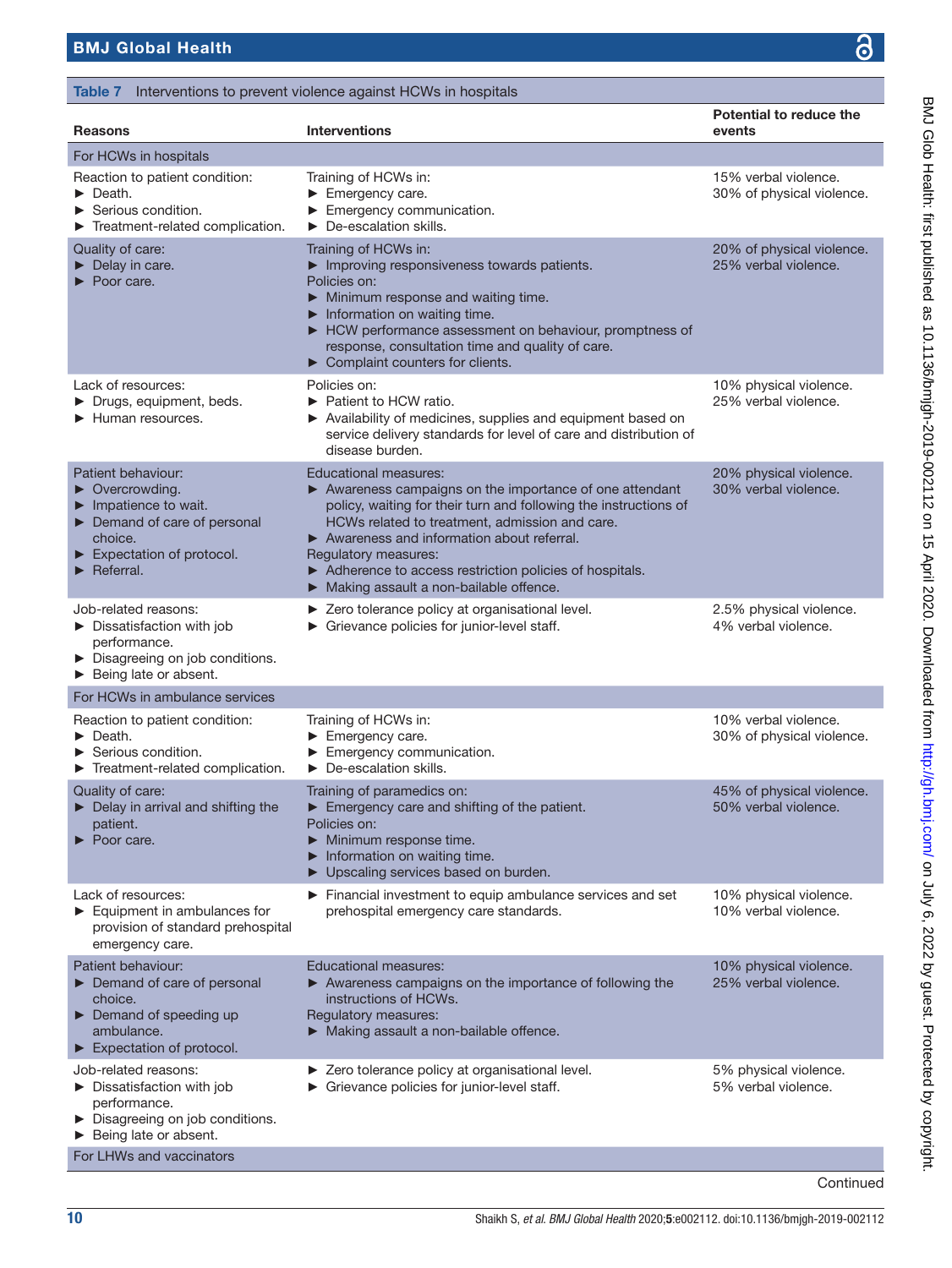Continue

| <b>Reasons</b>                                                                                                                                                                                            | <b>Interventions</b>                                                                                                                                                                                                                                                                       | Potential to reduce the<br>events                 |
|-----------------------------------------------------------------------------------------------------------------------------------------------------------------------------------------------------------|--------------------------------------------------------------------------------------------------------------------------------------------------------------------------------------------------------------------------------------------------------------------------------------------|---------------------------------------------------|
| Quality of care:<br>$\triangleright$ Delay in care.<br>$\blacktriangleright$ Poor care.                                                                                                                   | Training of LHWs and vaccinators:<br>$\triangleright$ MNCH care and vaccination.<br>Policies on:<br>Minimum response time.<br>$\blacktriangleright$ Information on waiting time.                                                                                                           | 35% of physical violence.<br>15% verbal violence. |
| Patient behaviour:<br>Misconception about vaccines.<br>$\blacktriangleright$ Misconception about family<br>planning.<br>$\triangleright$ Complaint of repeated visits.<br>$\blacktriangleright$ Referral. | <b>Educational measures:</b><br>$\blacktriangleright$ Revise the strategy to accommodate the concerns of people<br>and build national consensus on existing controversies related<br>to vaccination and family planning.<br>Regulatory measures:<br>Making assault a non-bailable offence. | 60% physical violence.<br>80% verbal violence.    |
| Job-related reasons:<br>$\triangleright$ Dissatisfaction with job<br>performance.<br>▶ Disagreeing on job conditions/<br>salary.<br>$\triangleright$ Being late or absent.                                | ► Zero tolerance policy at organisational level.<br>$\triangleright$ Grievance policies for junior-level staff.                                                                                                                                                                            | 2% physical violence.<br>5% verbal violence.      |

HCWs, healthcare workers; LHWs, lady health workers; MNCH, Maternal Neonatal and Child Health.

which has great potential for averting more severe forms of violence against them. Interventional studies in which HCWs have been trained in communication and de-escalation skills have shown significant reduction in perceived patient aggression and improvement in coping with patient aggression.<sup>33</sup><sup>34</sup> The main reasons related to quality of services include delay in care (medication, procedure, attending patient, long waiting time, shifting patient and starting treatment) and complaints of poor care (medication, dosage, handling of patient, behaviour of doctor). In terms of diagnostic departments, delay in reporting and wrong reporting were highlighted the most. Therefore, it is important to train HCWs in maintaining dignity, confidentiality, autonomy and respectful communication. Policies on minimum response and waiting times and informing the patients/attendants about the time required to initiate the treatment need to be introduced. The performance of HCWs should also be periodically reviewed based on his/her behaviour, timely response, consultation time and quality of care. Reasons related to lack of resources include lack of facilities and human resources. It is imperative to introduce standards on patient to HCW ratios and staff the facilities based on patient volume in the hospital. The availability of medicines, supplies and equipment should be based on determined service delivery standards for level of care and distribution of disease burden. Reasons related to patient behaviour include overcrowding due to high number of attendants, stopping attendants to limit their access, impatience to wait for turn and demand of care of personal choice (doctor, medicine, admission, procedure, home care). These require educational as well as regulatory measures. Educational measures include awareness campaigns on the importance of one attendant policy, waiting for their turn and following the instructions of HCWs related to treatment, admission and care.

An interventional study from Iran which focused on patient education has reported reduction in the events of violence by  $18.6\%$ .<sup>[35](#page-12-19)</sup> Regulatory measures include adherence to access restriction policies of hospitals. Job-related reasons perpetrated by colleagues or seniors included dissatisfaction with performance, being late or disagreeing on job conditions. However, these reasons only accounted for up to 2.5% of physical violence and 4% of verbal violence, possibly because they are likely to be under-reported as well. The way forward to deal with this kind of peer violence would be to introduce grievance policies for junior-level staff and zero tolerance policy at the organisational level so that all matters are resolved through respectful communication rather than resorting to any form of violence.

Among ambulance workers, specific reasons included late arrival of ambulance, delay in shifting the patient and complaints of poor care. This is indicative of insufficient ambulance services which are not at par with the volume of services needed and standards of emergency care. Therefore, it is imperative that the needed services are estimated based on the burden of patients, and standards of maximum response time should be set. Moreover, skilled paramedics ensuring the promptness and safety while shifting the patients and providing them standard emergency care would strengthen the confidence of the attendants in the services.

Dominant reasons among LHWs and vaccinators were related to behaviour of clients. The most frequently reported was misconception about vaccines, followed by misconception about family planning, referral of the patient and complaints of repeated visits by clients. While there have been many attempts of awareness intervention in changing the perceptions of people regarding vaccination and family planning, there is a need to revise the strategy to accommodate the concerns of people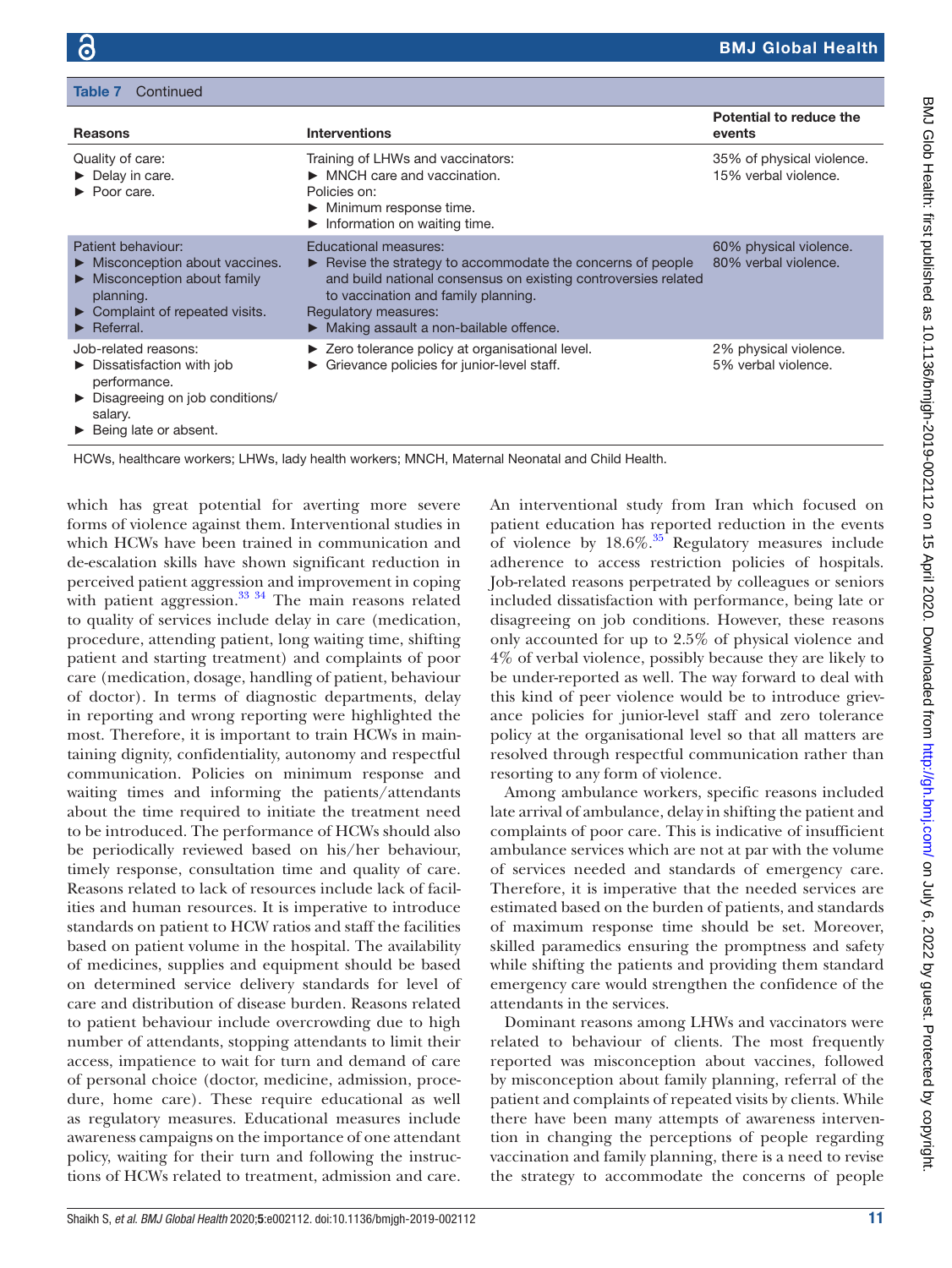# Study limitations

The main limitation in this study is that the number of clusters required for the calculated sample size was not statistically determined. Instead, the number of cities to be taken from each province was conveniently determined due to limited resources. Moreover, the province of Baluchistan, northern areas of Gilgit Baltistan, tribal areas in Khyber Pakhtunkhwa and areas from Azad Jammu & Kasmir have not been included mainly due to limited resources and partly due to security concerns. Still, inclusion of four districts from different regions within each province and the provincial capital provides good evidence of the overall larger picture within the provinces. Second, in response-based studies, there is always a chance of under-reporting and over-reporting bias. Moreover, there is also a wish bias in which respondents tend to perceive a certain situation through their own lens. Third, some of the risk factors identified in the literature have not been covered in this study. Working in shifts showed positive association with experiencing violence in a nationwide survey on nurses in Lebanon.<sup>3</sup> In another study in China, low empathy levels showed positive association with experiencing violence.<sup>37</sup> It is however practically very difficult to include variables requiring data on multiple items in an extremely largescale survey, which requires training many data collectors.

# Way forward

As classified in the analysis, we propose interventions according to the reason and the potential of these interventions to reduce the incidents of violence. [Table](#page-9-0) 7 summarises the interventions for hospital workers, ambulance workers and LHWs and vaccinators. Based on the findings of the report, the following recommendations are being made:

- $\blacktriangleright$  There is a need to train HCWs in skills in emergency communication and skills to de-escalate violence. It is also important to apprise them of maintaining dignity, confidentiality, autonomy and respectful communication with patients and attendants.
- ► Policies on minimum response and waiting time and informing the patients/attendants about the time required to initiate the treatment need to be introduced. Grievance-redressal policies for staff and a zero tolerance policy for addressing violence at the organisational level should also be introduced in all healthcare organisations.
- Standards on patient to HCW ratios need to be introduced and facilities should be staffed based on patient volume in the hospital.
- ► The availability of medicines, supplies and equipment should be ensured based on determined service delivery standards for level of care and distribution of disease burden.
- ► There is a need to ensure adequate security resources and infrastructure at healthcare facilities for protection of healthcare.
- ► Efforts should also be directed towards improving the behaviour of patients and attendants towards HCWs:
	- Educational measures include awareness campaigns on the importance of one attendant policy, the need to wait for their turn and to follow the instructions of HCWs related to treatment, admission and care.
	- Regulatory measures include adherence to access restriction policies of hospitals.
- ► For ambulance services:
	- It is imperative that the needed services are estimated based on the burden of patients, and standards of maximum response time need to be set.
	- Skilled paramedics ensuring promptness and safety while shifting the patients and providing them with standard emergency care would strengthen the confidence of the attendants.
	- Financial investment to equip ambulance services per prehospital emergency care standards is also required.
	- Awareness campaigns aimed at recognising the limitations of ambulances on roads will help in managing the unreasonable expectations of the people.
- ► For LHWs and vaccinators, there is a need to revise the strategy to accommodate the concerns of people and build national consensus on existing controversies related to these services.

# **CONCLUSION**

Violence against healthcare exists in various forms among all cadres and at different levels of care. The gaps in capacity, resources and policies are evident. Specific strategies need to be adopted for different types of HCWs to protect them against violence.

Twitter Samina Zaib [@yes](https://twitter.com/yes)

Acknowledgements The authors would like to acknowledge the following: the team leaders at collaborative universities; DG's Health in the three provinces for allowing the data collection; hospital administrators and managers of vertical programmes for facilitating the survey; all the HCWs who shared valuable information; and all the data collectors and supervisors who worked tirelessly in the field to gather quality data.

Contributors SS and LAB conceived the idea, developed the first draft of the proposal, conducted the training of the data collectors, supervised and analysed the data, and wrote the first draft of discussion. IH, MK and SJ assisted in the development of the methodology of the proposal, supervision of data collection, monitored the data entry and contributed to the interpretation of data. MNK, MAS, KZ, SE, IY and ZH provided technical feedback on proposal and training content, facilitated training, supervised and checked the data, and provided technical input to the analysis and interpretation of data. LM and SZ conducted literature search, and assisted in the development of the research tool and designing the training. They also did the data entry and contributed to developing the tables and graphs of the results.

Funding This study was funded by International Committee of Red Cross. Competing interests None declared.